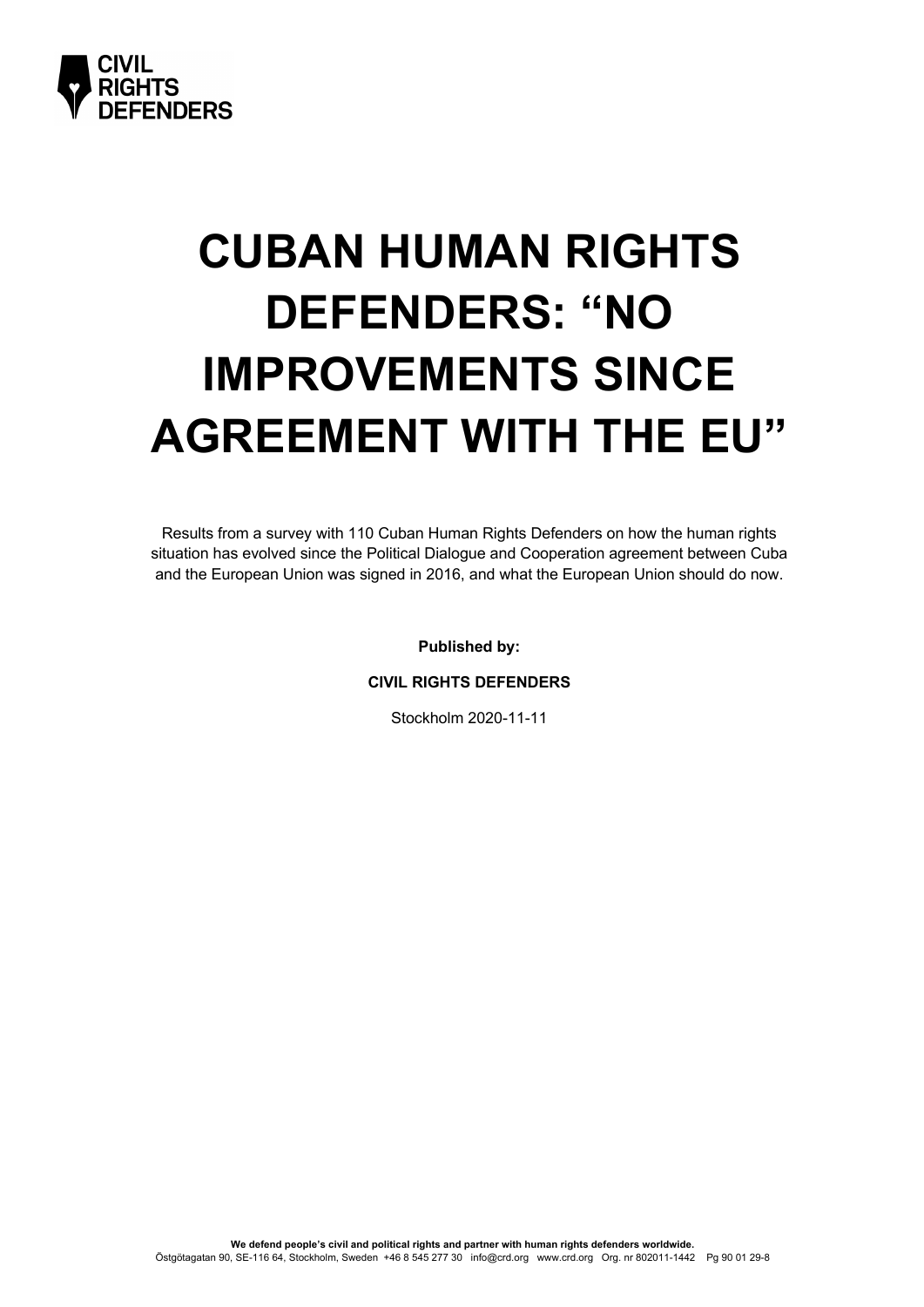

# **TABLE OF CONTENTS**

| 1 ALMOST EVERYONE WOULD LIKE TO BE PART OF THE DIALOGUE, BUT |  |
|--------------------------------------------------------------|--|
|                                                              |  |
| 3 CUBA IS NOT COMPLYING WITH THE POLITICAL DIALOGUE AND      |  |
|                                                              |  |
|                                                              |  |
|                                                              |  |
|                                                              |  |
|                                                              |  |
|                                                              |  |
|                                                              |  |
|                                                              |  |
|                                                              |  |
|                                                              |  |
|                                                              |  |
|                                                              |  |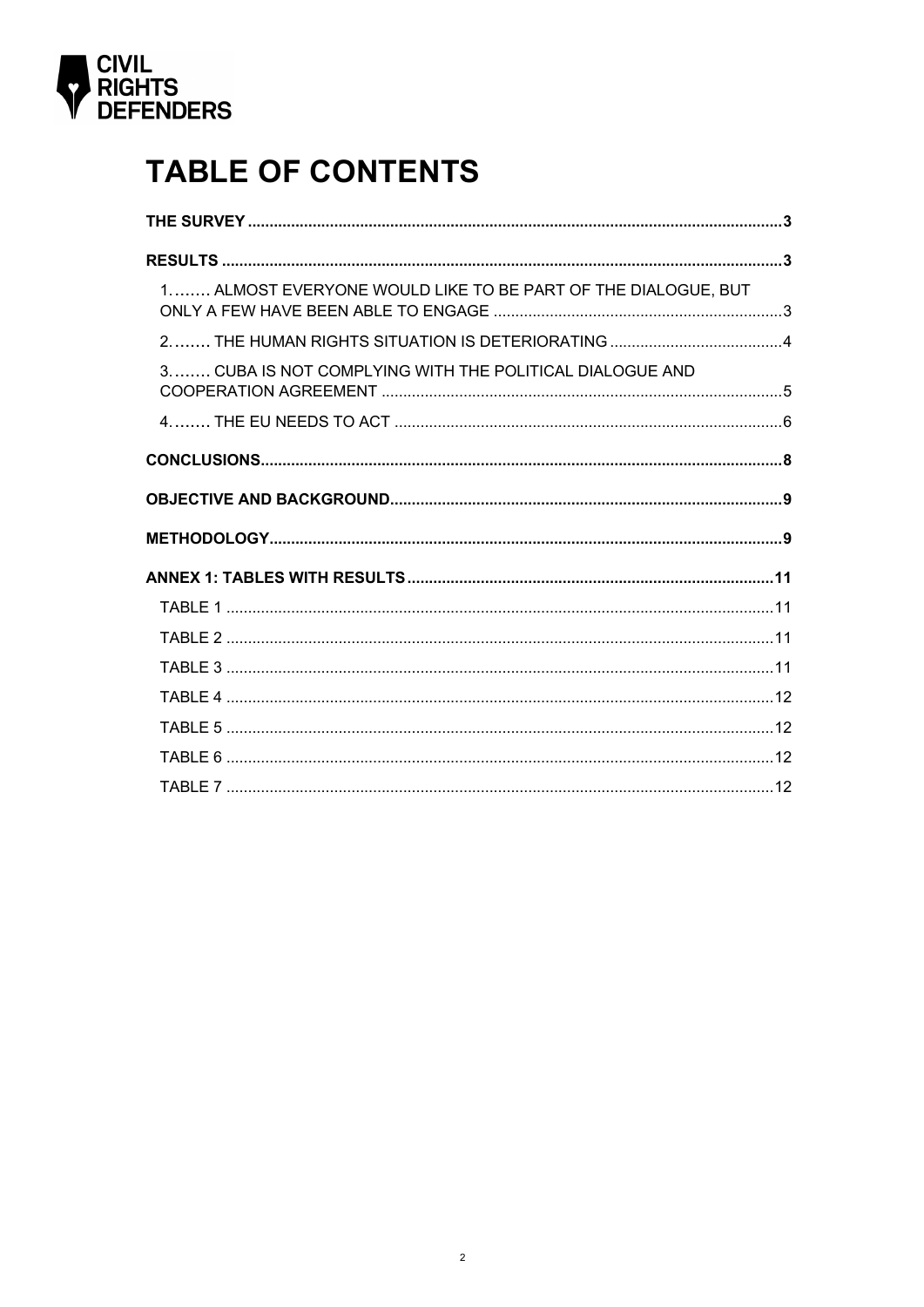

# **THE SURVEY**

**In September 2020, Civil Rights Defenders sent a survey to a group of Cuban human rights defenders to find out how they see the human rights situation in the country evolving since the EU and Cuba signed the Political Dialogue and Cooperation Agreement in late 2016.** 

# **RESULTS**

This report includes the answers and analyses of in total 108 Cuban individuals, of which 48 men and 22 women live in Cuba, and 31 men and 9 women outside of the country. (Table 1)

Several important and clear patterns emerge from the survey and are analysed below.

### **1. ALMOST EVERYONE WOULD LIKE TO BE PART OF THE DIALOGUE, BUT ONLY A FEW HAVE BEEN ABLE TO ENGAGE**

The first result is that just about all the respondents, 68 out of the 70 living in Cuba, would be willing to participate in an open and formal dialogue with the EU delegation in Havana on the human rights situation in the country.

The willingness among the respondents outside Cuba to participate in dialogue is also strong, as 33 out of 40 respondents are interested. (Table 2)

Out of the respondents based in Cuba, 12 have thus far participated in discussions with the EU on the agreement, another 12 have met with the EU representatives or member states embassies in Havana discussing other issues. 46 respondents have, however, never had relations with representatives of the EU in Cuba. (Chart 1, Table 3)

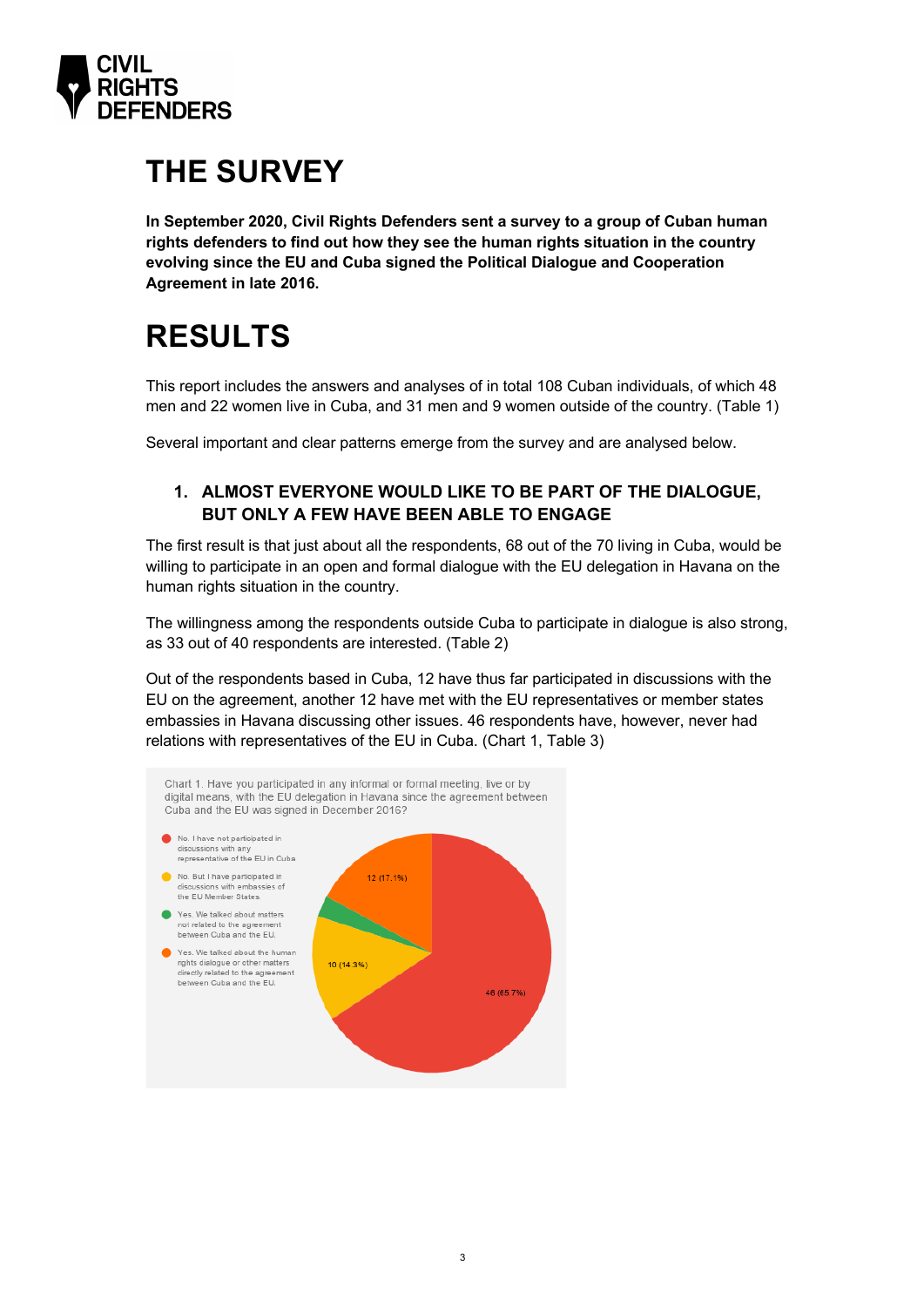

### **2. THE HUMAN RIGHTS SITUATION IS DETERIORATING**

When asked about how the general human rights situation in the country has evolved since the signing of the EU agreement in 2016, just about everybody responded that the situation has deteriorated. (Table 4)

The reasons for the deterioration of the human rights situation, according to the respondents vary. They point out the government's ambition to curb protests and limit economic independence, the new legal provisions for restricting freedom of speech, and the impunity nationally as well as internationally of those responsible for human rights violations. These examples of responses represent reasonably well the general picture:

*The human rights situation on the island has worsened, with an increasing number of arbitrary detentions carried out by the regime to prevent peaceful demonstrations or the exercise of journalism.*

#### **Vladimir Turró Páez**

*The government continues to adopt laws and practices that restrict fundamental rights; there are no mechanisms for the protection and defence of these rights.* **Laritza Diversent**

*There have been many general seizures throughout the country, backed by the crime of "Illicit Economic Activity", which is one more way to prevent the development of the self-employed sector to which I belong.*

#### **Walkis González Valdés**

*They limit our freedom of expression, demonstration, religion, among many other freedoms that we need to create a better Cuba. They repress people and hold them responsible for the current situation. While the people suffer hunger and need, the government hides behind a blockade by the United States to justify its ineffectiveness to lift and oxygenate the country's economy. The blockade is their own, against a people that are crying.* **Dayixys Ávila Herrera** 

*LGTBI, feminist, anti-racist and animal rights activism, has been included among the objects of persecution with much more intensity [….] In times of the epidemic, we have seen a worsening of the situation of poor people who are persecuted for the activities they carry out to get money. The persecution of the so-called "culeros" – people that stand in line for money – is the greatest expression of this.* 

#### **Boris González Arenas**

*The continuous repression by the Cuban authorities of civil society activists, the peaceful opposition, human rights defenders, and anyone who thinks, speaks or manifests himself differently from the doctrines of the Cuban Revolution.* **Maydolis González Blanco**

*The arrival of the pandemic and the associated shortages of food, medicine and other necessities generate great dissatisfaction that can be seen on social networks. In fear of losing control, the regime instils fear by hefty fines, beatings, expropriation of property, imprisonment, and many other actions for the sole purpose of paralysing citizen action.* **Alejandro Tur Valladares**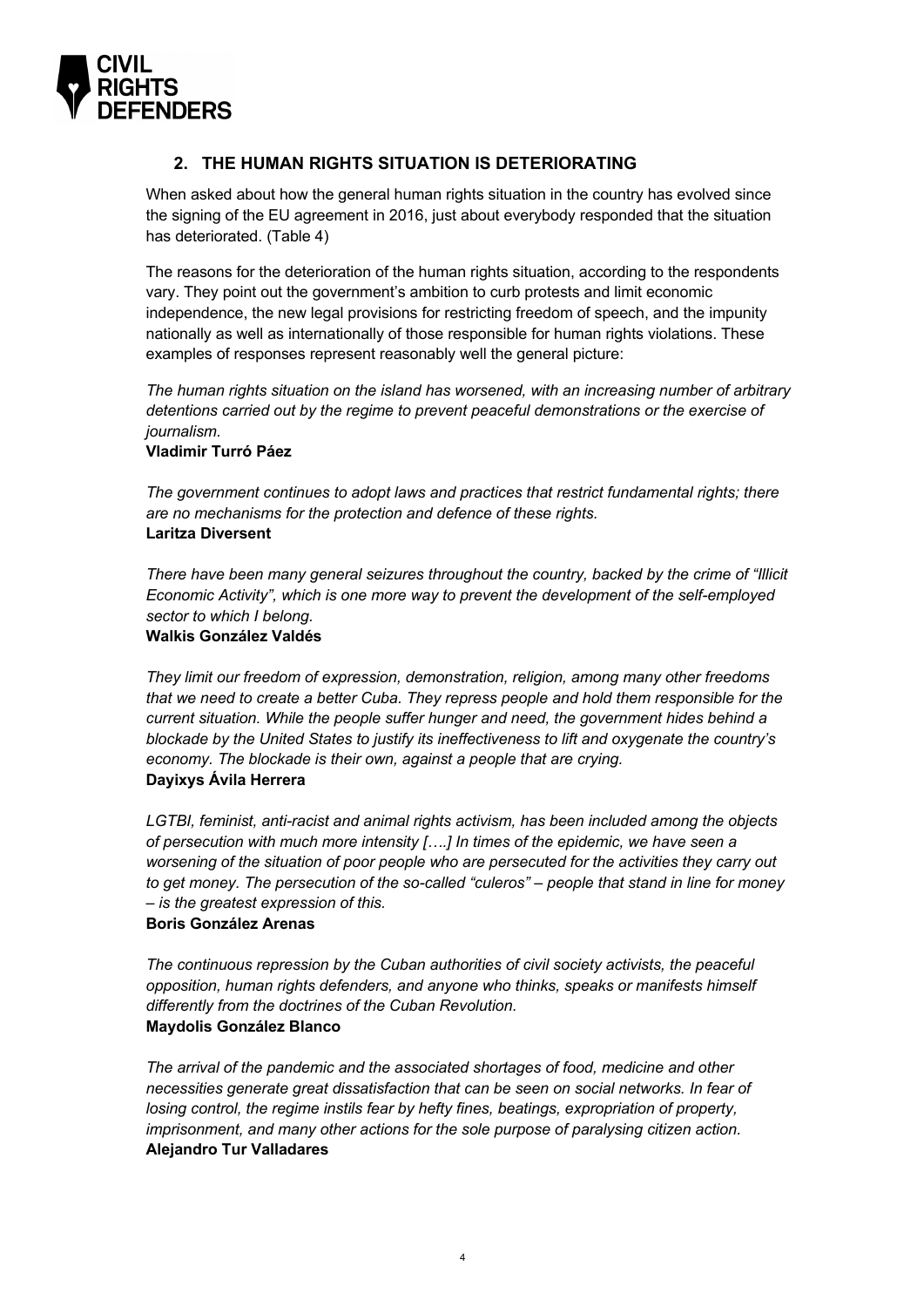

*The COVID-19 pandemic has increased the impunity of the authorities against economic, civil, cultural and political dissenters. The Cuban government is committed to the militarization of society and repression, by not providing food, medicines, cleaning and hygiene products and transportation, as a way to combat the pandemic.* 

#### **Marlene Azor Hernández**

*It has implemented international harassment strategies, video clips created by the security services with sexist, racist and homophobic language to discredit opponents and activists, and has resorted to hacking accounts to make public the intimate content of human rights defenders.* 

#### **José Raúl Gallego Ramos**

*In Cuba, no person acts entirely according to the law in their daily routines. It is impossible as the system itself is a legal aberration. Not even the state itself and its officials can stay within the laws. So it is very easy for the system to make life difficult, if not impossible, for any critical actor.*

#### **Alexey González Bello**

*The promulgation of several Decree Laws such as 340 and 370 have seriously curtailed the rights to free expression and access to information of Cuban citizens.* **Yoani Sanchez**

*I believe it has worsened because the EU relaxed its foreign policy regarding human rights in Cuba. This has allowed the government to act with greater impunity since they do not experience any other external pressure than the one from the United States.*  **Eduardo Clavel Rizo**

### **3. CUBA IS NOT COMPLYING WITH THE POLITICAL DIALOGUE AND COOPERATION AGREEMENT**

The Political Dialogue and Cooperation Agreement includes several articles addressing human rights. Article 1:5 can be considered the most important one as it defines respect for human rights as an "essential element" of the agreement:

"Respect for and the promotion of democratic principles, respect for all human rights and fundamental freedoms as laid down in the Universal Declaration of Human Rights and in the core international human rights instruments and their optional protocols which are applicable to the Parties, and respect for the rule of law constitute an essential element of this Agreement."

When the respondents were given the possibility to read the article in the survey, their conclusions were very clear. One hundred per cent of the respondents living in Cuba considered that *Cuba is not complying* with the article. (Table 5)

When asked if the Cuban government had *the intention to comply* with the article on a scale from 1 to 5 – 1 representing "yes completely" and 5 "Not at all" – 92 per cent responded *5*. (Chart 2. Table 6)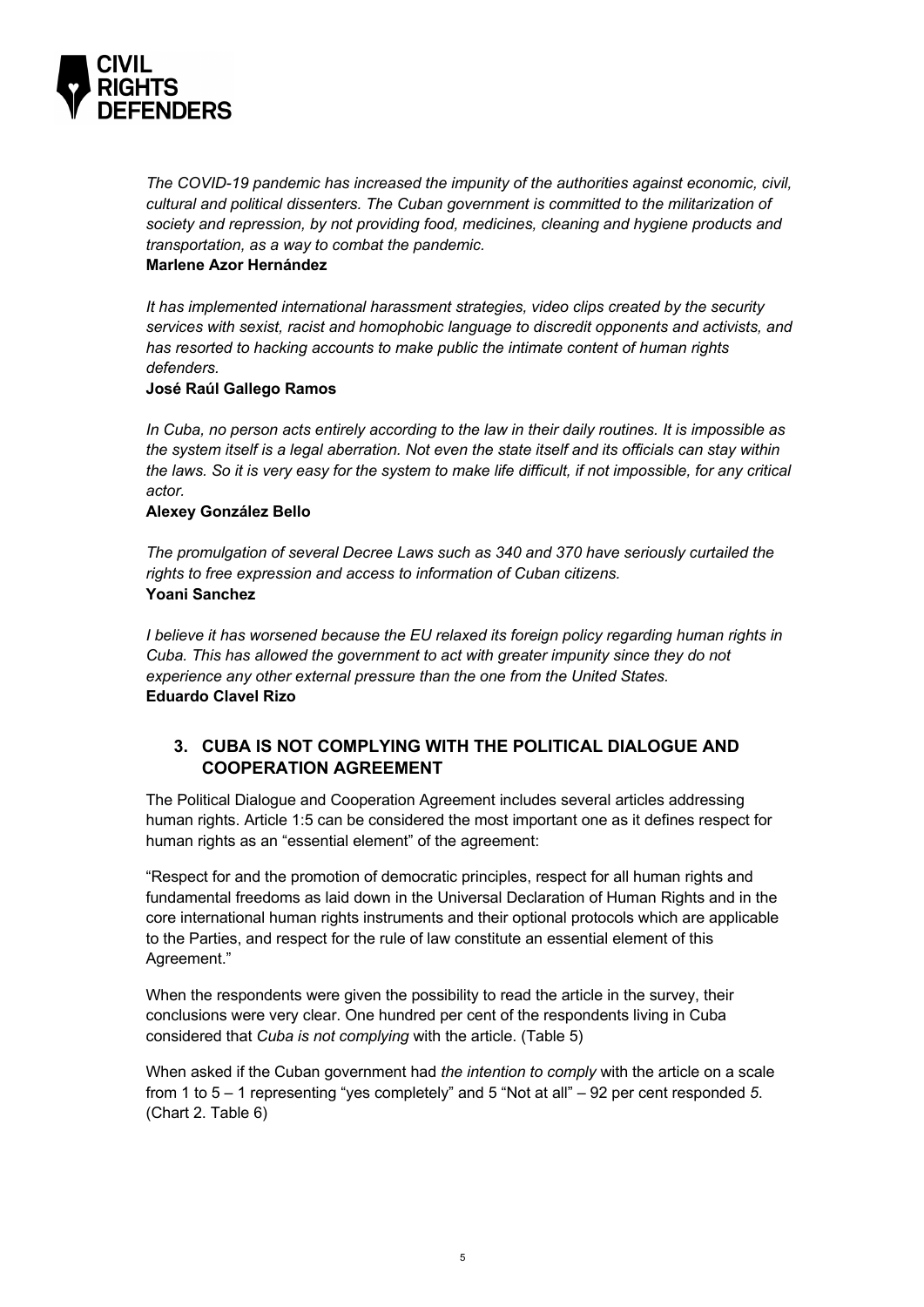

Chart 2. Do you believe that the government of Cuba intends to comply with Article 1, paragraph 5, of the PDCA, concerning democracy and



### **4. THE EU NEEDS TO ACT**

The respondents were then asked to choose between different options on what a party could do if the other party breached an "essential element" of the agreement (Article 85:1-4). The answers were evenly distributed between *call the parties to an urgent meeting*, *start a discussion within the EU on what measures to take* and *present the relevant information to the other party to find an acceptable solution to both parties*. The only answer that stood out was that 33 respondents out of 70 inside Cuba said that the EU should *start the process to suspend the agreement*. (Chart 3, Table 7)



Those who responded *Otro* – Other – got the opportunity to describe what other measures the EU should take. The answers ranged from clarifying the conditions to the Cuban government before initiating a suspension process, to adopting sanctions right away. Nobody answered that the EU should continue implementing the agreement as if nothing had happened. These are some of the responses:

*The EU must close all financing channels and sanction all those people or entities that do business with or have other types of relations in Cuba that only benefit or strengthen the leadership or the kleptocracy that governs the country.* **Alejandro Clavel Duran**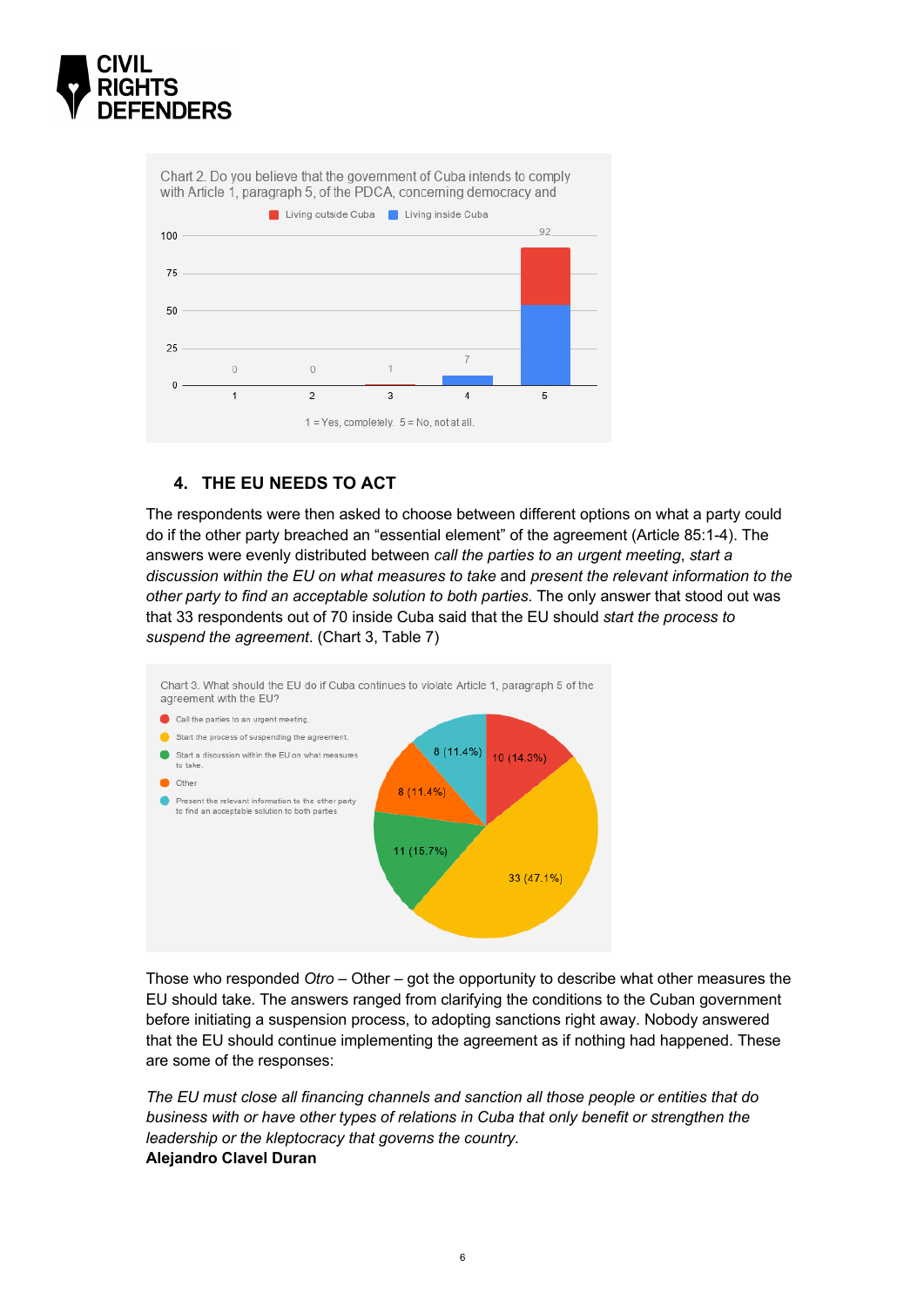

*Suspend the agreement and pressure the Cuban dictatorship both economically and politically to respect human rights and begin the transition to democracy* **Camila Acosta Rodriguez**

*Sue and sanction the government of Cuba for violating all the rights of the people.* **Kety Mendez Molina**

*[The EU] should also sit down with members of the internal opposition and get to know their opinions first-hand. Generally, the Cuban government labels us as counterrevolutionaries paid by foreign powers and does not recognise us as an opposition. It is necessary that the EU listens to and recognises us.*

#### **Abdel Legra Pacheco**

*Denounce internationally by presenting real evidence [of the human rights violations] so as not to delegitimise the process. Talk with people in Cuba to get first-hand information about the problems, and bear in mind that the PCC [Communist Party of Cuba] and the UJC [Union of Young Communists] barely reach 3 million members. There are almost 9 million Cubans who are not represented, thus becoming inhabitants instead of citizens. Another thing that the EU could do is to support proposals from the island that entail or promote change and improvement of the political, social and economic situation, as long as these proposals seek real progress for the people. By supporting this, the EU allows unofficial proposals to reach the Cuban dinner table and can be discussed among Cubans.* **Raul Prado**

- *In Europe, by not allowing oneself to play the game of concealment and secrecy of the Cuban government. No democratic society should let itself to do that. The conversations, the agreements and the expectations should be transparent.*
- *From the diplomatic delegations in Havana, promote contacts with and support to the civil society and the opposition. Since the change in the policy of the Obama administration known as "the thawing" these contacts have been minimised, as well as financial assistance to any kind project, cultural, social, political, communal, etc. Recognising and supporting Cuban civil society can earn the EU prestige in defence of human rights as well as many friends in a future democratic Cuba. The EU could promote programs for members of civil society to visit Europe for academic training, scholarships, cultural exchanges, etc.*
- *Europe, as a bloc, could seek a consensus with Washington on the policy towards Cuba, as the US position is very hard, but Europe's very soft. Potential coordination (if possible including other Western nations) could create a front with real weight.*
- *Work more closely with Human Rights organisations outside the European sphere, the Inter-American Commission on Human Rights, and the Human Rights observatories that serve Cuba (of a more independent type). Make this type of exchange visible to confirm the denunciations of the different human rights violations, and organise visits of diplomatic delegations to the organisations or individuals who suffer harassment. This would turn them into a kind of "ombudsman" focusing on totalitarian regimes.*

#### **Michel Matos Alonso**

*The most important thing is that the EU renounces considering Cuba "a one-party democracy", and opens a public dialogue with the Cuban civil society and opposition. If the*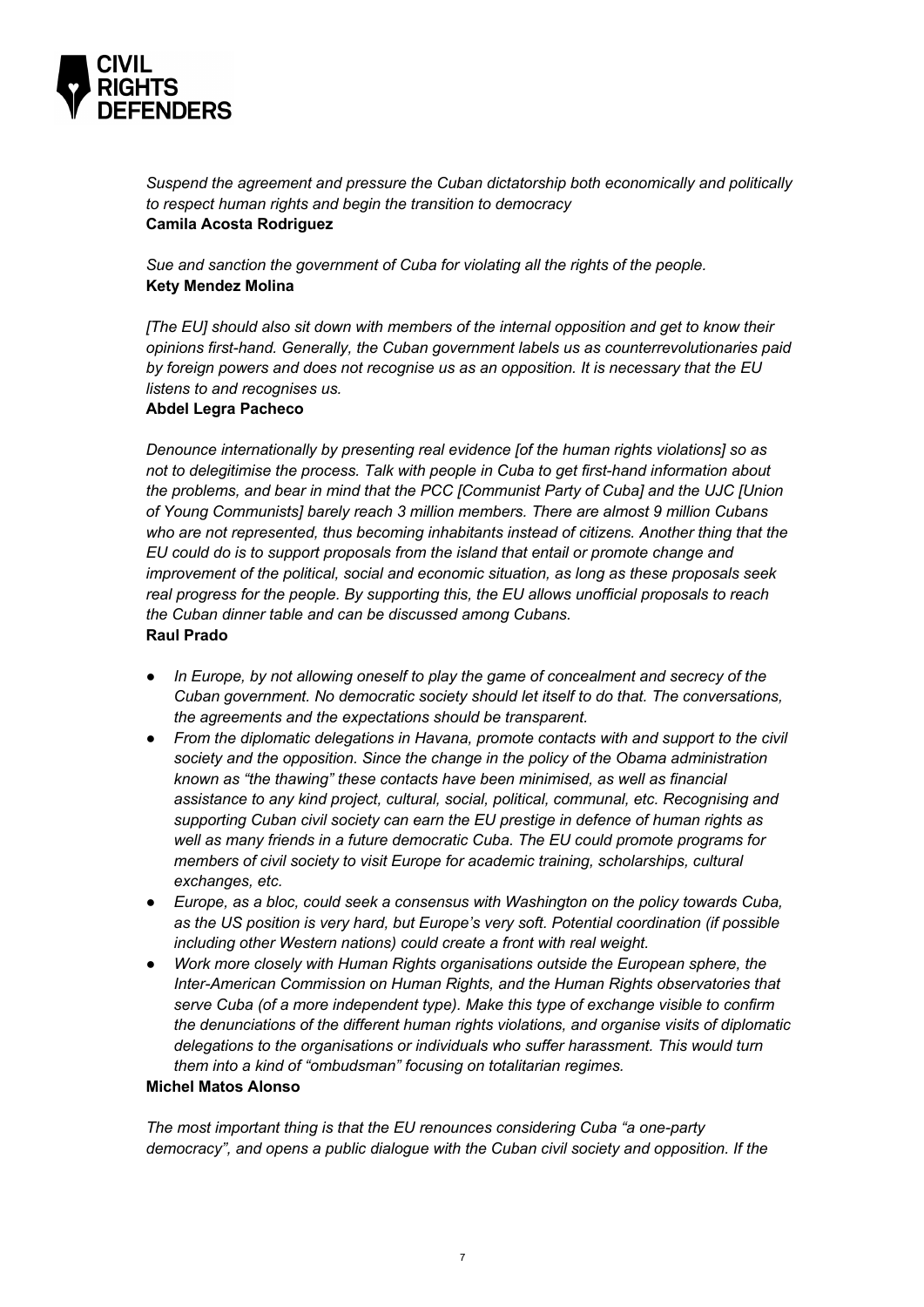

*government does not accept this kind of dialogue, then the option of "start the process of suspending the agreement" would apply.* **Reinaldo Marcial Escobar Casas**

*I would use all options to try to save the agreement. I would present Cuba with detailed information on all the violations that are committed against members of the independent civil society within the island systematically, warning that if it insists on such conduct, the process of suspending the agreement will start.*

#### **Alberto Fumero Batista**

*Initiate an economic blockade against Cuba as the one of the United States in order to end the Castro dictatorship once and for all. The Cuban dictators must leave power and free the people from the slavery they have lived under for almost 62 years.* **Joel Padrón**

# **CONCLUSIONS**

This survey's results lead to several possible conclusions.

A first conclusion is that although the respondents were not chosen by random selection, they represent a significant number of the organisations in the Cuban independent civil society. As there is a strong consensus among the respondents that the human rights situation in Cuba has deteriorated since the Political Dialogue and Cooperation Agreement with the EU was signed, it would be difficult to find any considerable number of civil society actors that believe the EU has had any positive effect on the situation.

For the same reason, it will be difficult to find actors believing that the Cuban government is complying with the agreement's most critical human rights clause, or has any intention to do so.

Therefore, it does not make sense for the EU to try to convince actors in the independent civil society that the EU's strategy and efforts this far – based around the human rights dialogue with the Cuban government – are working or will work in the future. If the EU is to get any backing of its efforts from human rights defenders, democracy activists and actors within the independent civil society, a condition for having a real impact on human rights and democracy in the country, it will need to have a continuous and open discussion with civil society on how to work together for change.

A second conclusion is that the EU has all the possibilities to create an extensive network of Cuban human rights defenders inside and outside of the island that is willing to participate in an open and formal dialogue. Only among the respondents of the survey, there are 68 activists in Cuba and 32 outside that are willing to engage with the EU. More than two-thirds of them have never had any relationship or interaction with EU officials before.

It is also clear that the respondents have different opinions on what the EU should do. Some favour a more engaging approach with the Cuban government saying that the EU should start by presenting to the authorities all the available information on the human rights situation, others prefer a more hard-line approach initiating the suspension of the agreement right away. This difference in strategy is not a weakness or evidence of polarisation but simply derives from the fact that civil society is broad and that actors come to different conclusions just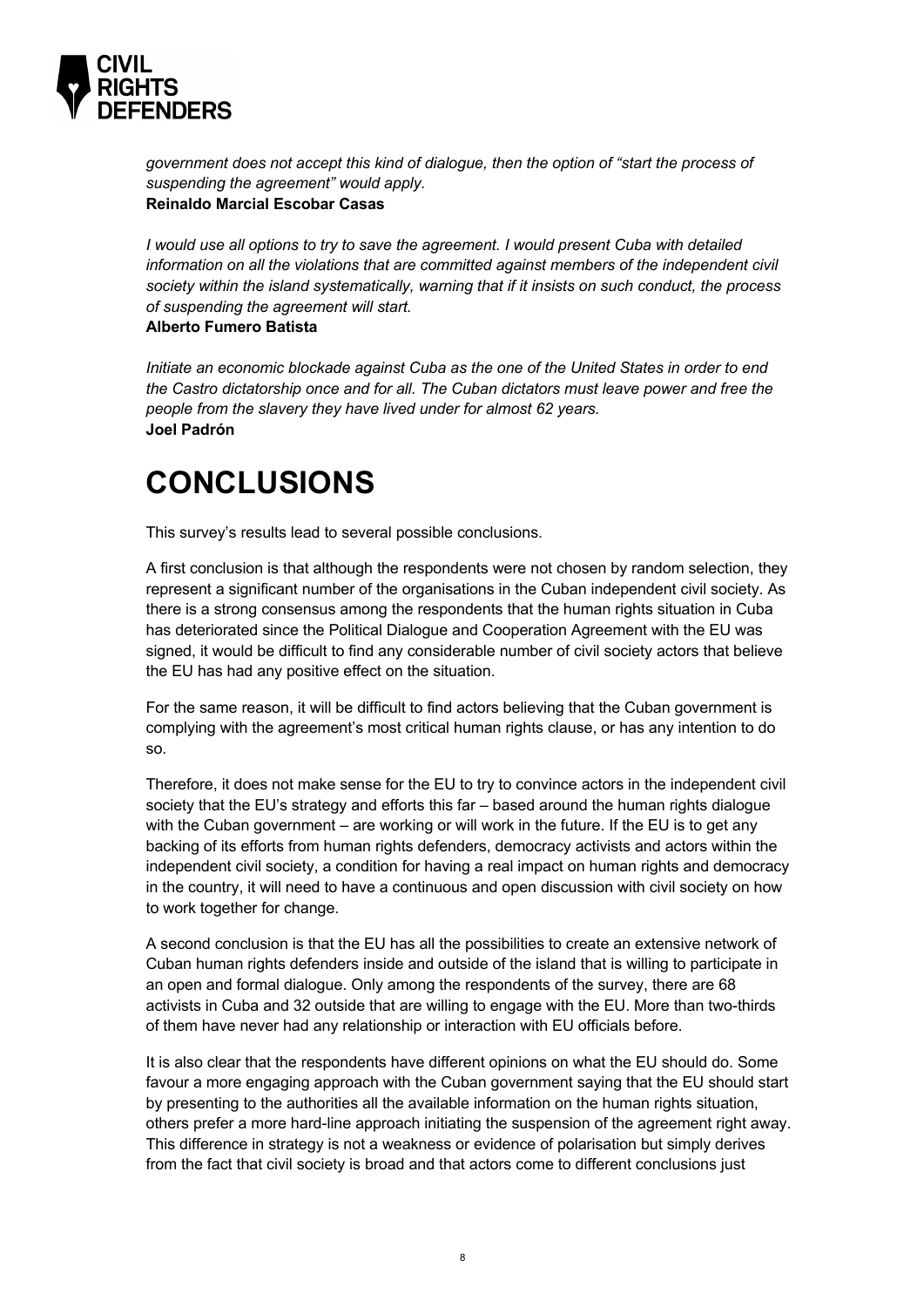

because they think differently. There are good arguments on all sides, and the EU's strategy would benefit if it permitted itself to have a constructive discussion with actors with different positions.

A third conclusion is that if the EU does not change strategy and starts including the civil society formally in its relations and demands that the Cuban government respects the Agreement, it will lose credibility as a relevant partner for the independent civil society and as a force for good in Cuba. That would decrease the EU's influence on the Cuban government, as backing from civil society is necessary if it is to achieve results when it comes to human rights.

# **OBJECTIVE AND BACKGROUND**

Our objective with this survey is to contribute to the understanding within the EU on how Cuban human rights defenders perceive the human rights situation, and what their positions are concerning the EU's policy on human rights in Cuba.

The survey is part of a long-term project within Civil Rights Defenders that aims at increasing the presence of Cuban and European civil society organisations in the formal relations between the EU and Cuba. Civil Rights Defenders started pursuing these objectives in 2014 demanding that both European and Cuban human rights organisations be part of the negotiation process between Cuba and the EU and since the agreement was signed in 2016, of the implementation process, for example by participating in the human rights dialogue.

Since 2014 we have organised many visits of Cuban human rights defenders to Brussels and published several reports, articles and statements together with Cuban organisations. Earlier this year we published a report called *Letters from Cuba to the EU*, which consisted of 30 letters from Cuban organisations and individuals on what the EU could do to foster human rights and democracy in the country. The report was presented at the European Parliament together with a delegation of Cuban Human rights defenders. In May 2020 we presented a survey compiling the views of 24 Cuban activists on how the Covid-19 pandemic had affected the human rights situation on the island to representatives of the European External Action Service, several Members of the European Parliament and the EU member states embassies in Havana.

# **METHODOLOGY**

The survey was initially sent to approximately 150 Cuban civil society activists that Civil Rights Defenders have been in contact with lately, inside Cuba and outside. They were also encouraged to distribute the link to the survey to other contacts of theirs in the independent civil society.

Between September 4 and 13, Civil Rights Defenders received 166 responses in total. However, as many of them did not respond with their full names and as we did not want participants that were not open with their positions, we sent two emails to the respondents asking them to confirm their participation in the survey by sending their full name.

The respondents were also informed on several occasions that their responses and names could be made public and that their contact information would be given to the EU delegation in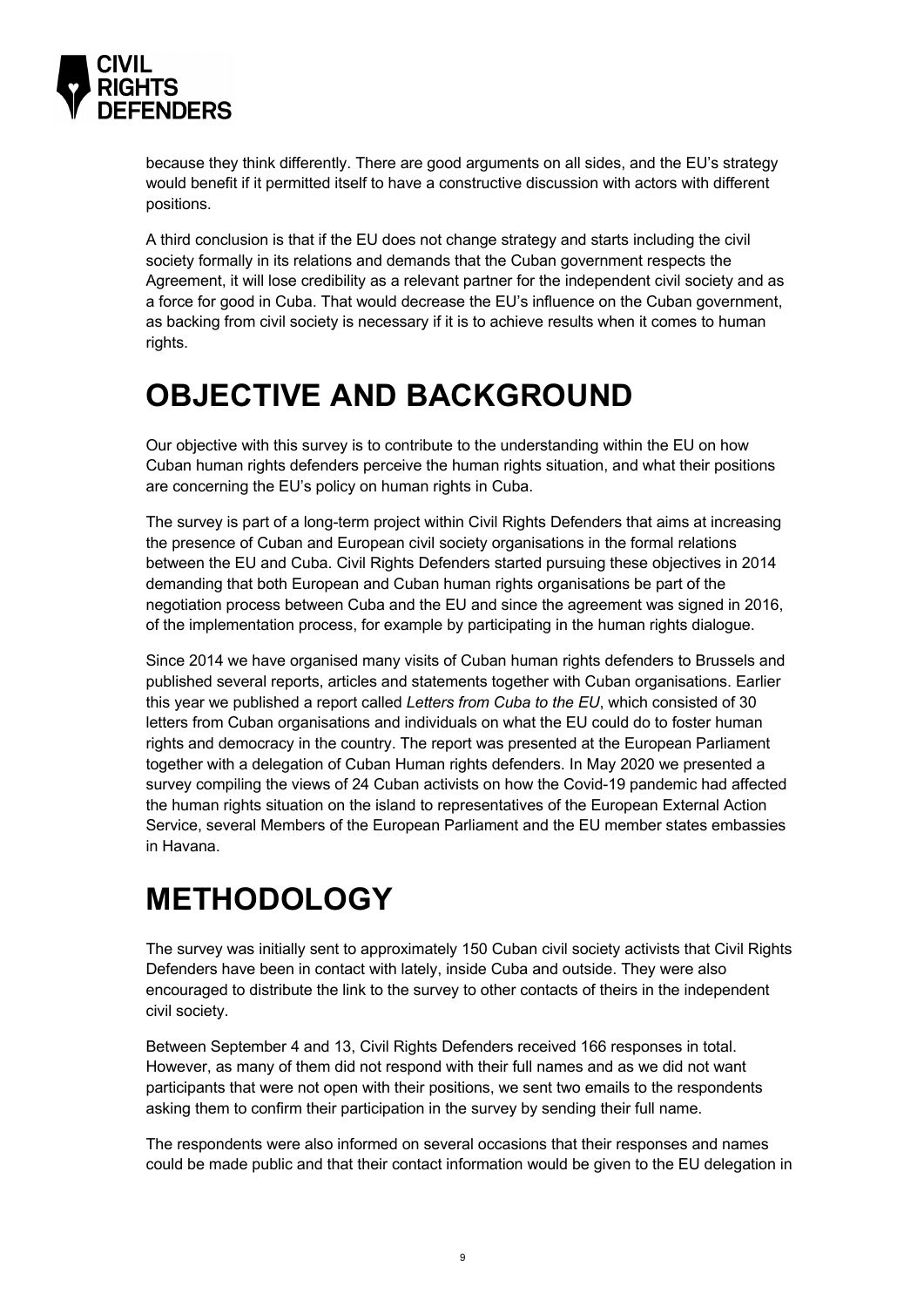

Havana to make a future discussion possible. In total, 110 of the initial respondents confirmed their participation in the survey with their names and email addresses.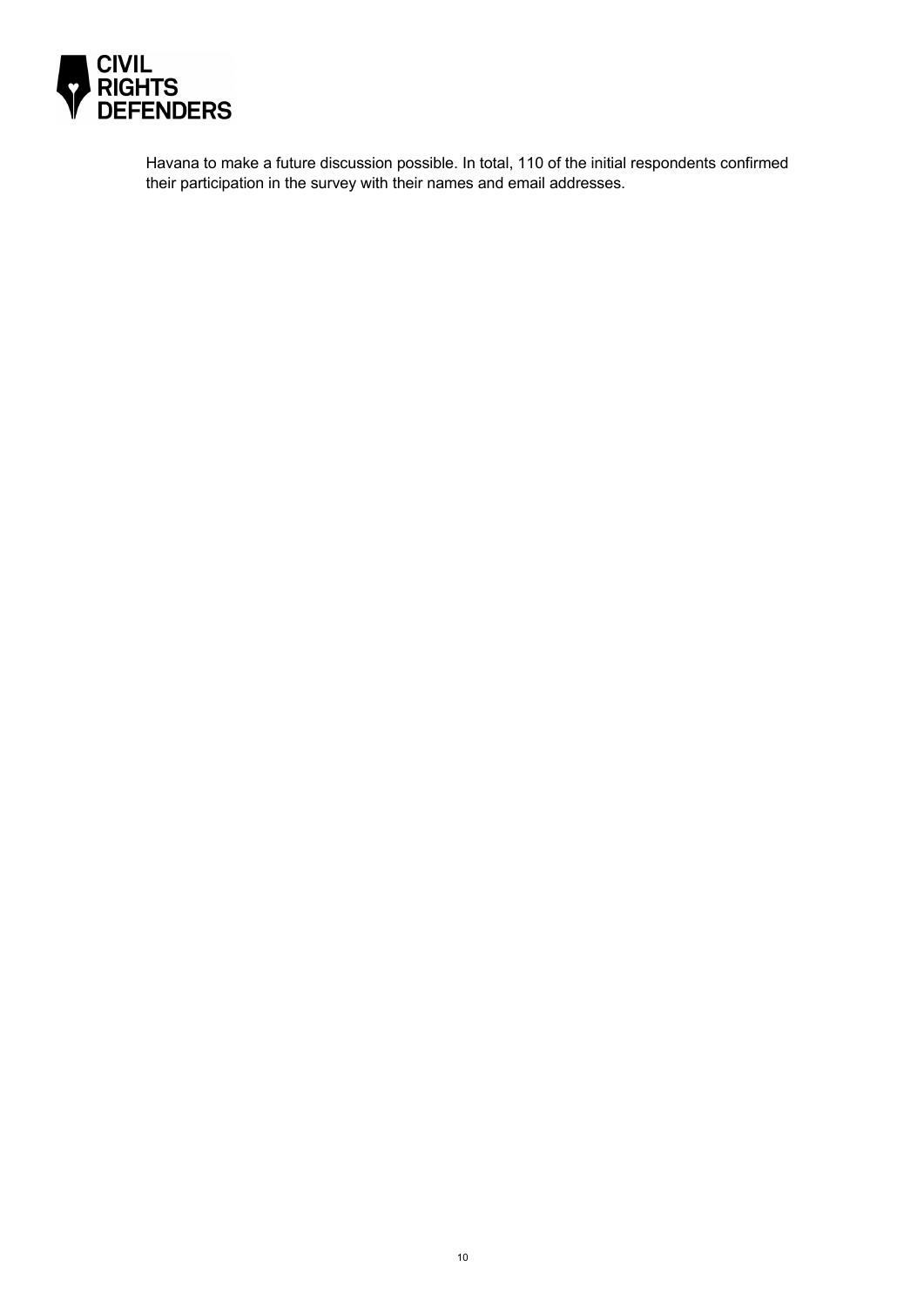

**Cuban Human Rights Defenders: "No Improvements Since Agreement with the EU"**

# **ANNEX 1: TABLES WITH RESULTS**

# **TABLE 1**

| Participantes confirmados | Dentro de<br>Cuba | Fuera de<br>Cuba | Grand<br>Total |
|---------------------------|-------------------|------------------|----------------|
| Hombre                    | 48                | 31               | 79             |
| Mujer                     | 22                | 9                | 31             |
| <b>Grand Total</b>        | 70                | 40               | 110            |

### **TABLE 2**

| <i>¿Usted estaría dispuesto a participar en un diálogo abierto y</i> Dentro de Fuera de<br>formal sobre la situación de los derechos humanos en Cuba Cuba Total<br>con la delegación de la Unión Europea en La Habana? |    | Cuba<br>Total | Grand<br>Total |
|------------------------------------------------------------------------------------------------------------------------------------------------------------------------------------------------------------------------|----|---------------|----------------|
| N <sub>0</sub>                                                                                                                                                                                                         |    |               |                |
| 'Sí                                                                                                                                                                                                                    | 68 | 33            | 101            |
| <b>Grand Total</b>                                                                                                                                                                                                     |    |               |                |

### **TABLE 3**

| ¿Usted ha participado en algún encuentro informal o formal,<br>en directo o por alguna vía digital, con la delegación de la UE<br>en La Habana desde que se firmó el acuerdo entre Cuba y la<br>UE en diciembre del 2016? | Dentro de<br><b>Cuba Total</b> | Fuera<br>de<br>Cuba<br><b>Total</b> | Grand<br>Total |
|---------------------------------------------------------------------------------------------------------------------------------------------------------------------------------------------------------------------------|--------------------------------|-------------------------------------|----------------|
| No. No he participado en discusiones con ningún<br>representante de la UE en Cuba                                                                                                                                         | 46                             | 8                                   | 54             |
| No. Pero sí he participado en discusiones con embajadas de<br>Estados miembros de la UE.                                                                                                                                  | 10                             | 1                                   | 11             |
| No. Resido fuera de Cuba.                                                                                                                                                                                                 |                                | 29                                  | 29             |
| Sí. Hablamos sobre asuntos no relacionados al acuerdo<br>entre Cuba y la UE.                                                                                                                                              | $\mathcal{P}$                  |                                     | 2              |
| Sí. Hablamos sobre el diálogo de DDHH u otro asunto<br>relacionado directamente al acuerdo entre Cuba y la UE.                                                                                                            | 12                             | 2                                   | 14             |
| <b>Grand Total</b>                                                                                                                                                                                                        | 70                             | 40                                  | 110            |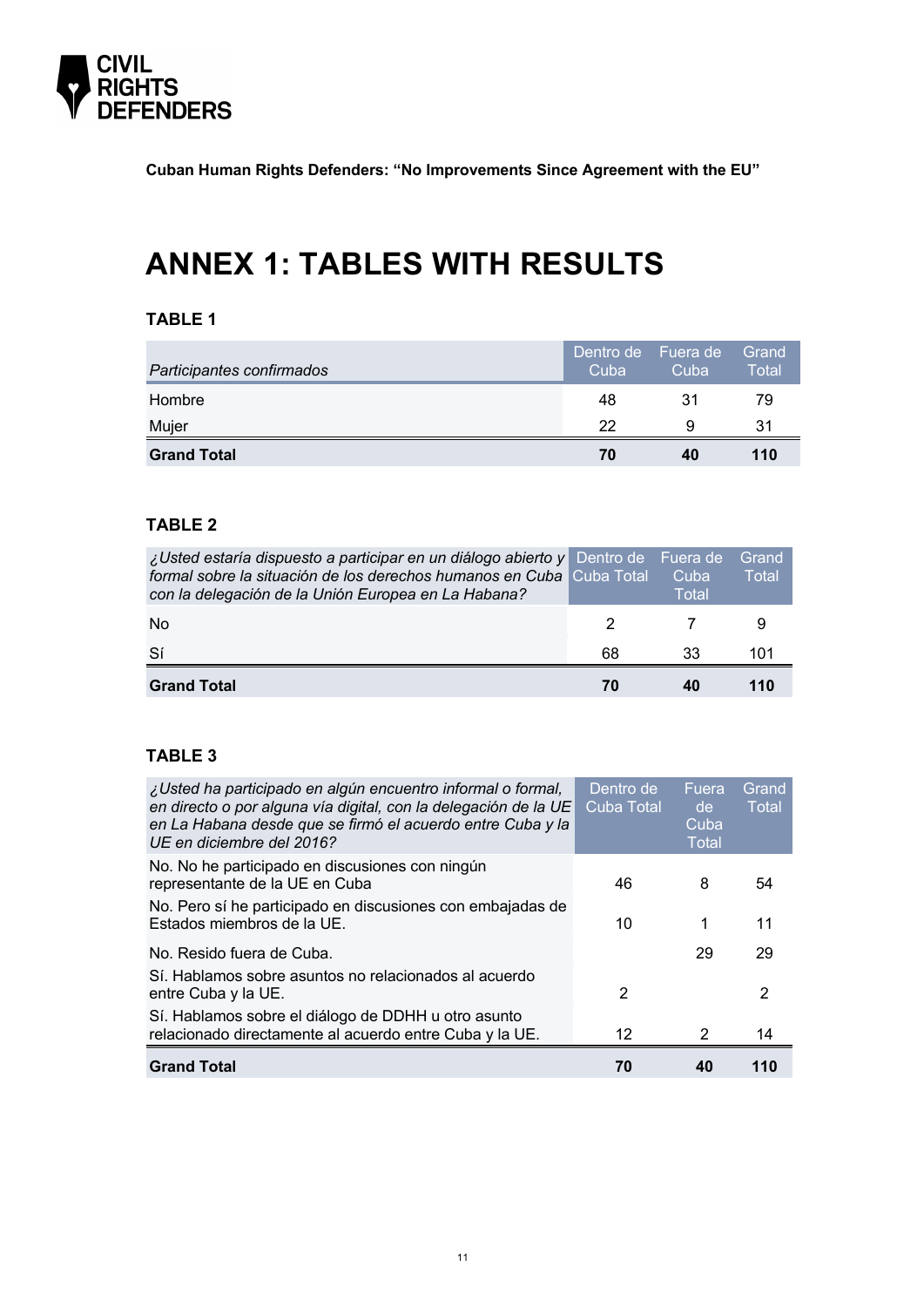

# **TABLE 4**

| ¿Usted considera que la situación de los derechos humanos<br>en Cuba ha mejorado o empeorado desde que Cuba y la UE<br>firmaron el acuerdo en diciembre 2016? | Dentro | <b>Fuera</b><br>de Cuba de Cuba | Grand<br>⊟ Total |
|---------------------------------------------------------------------------------------------------------------------------------------------------------------|--------|---------------------------------|------------------|
| La situación en general ha empeorado.                                                                                                                         | 70     | 39                              | 109              |
| La situación en general ha mejorado.                                                                                                                          |        |                                 |                  |
| <b>Grand Total</b>                                                                                                                                            |        |                                 |                  |

## **TABLE 5**

| ¿Usted considera que Cuba está cumpliendo con el<br>artículo 1, apartado 5 del ADPC? | Dentro de<br>Cuba Total | iFuera de '<br>Cuba Total | Grand<br>Total |
|--------------------------------------------------------------------------------------|-------------------------|---------------------------|----------------|
| No.                                                                                  | 70                      | 38                        | 108            |
| Sí.                                                                                  |                         |                           |                |
| <b>Grand Total</b>                                                                   | 70                      | 40                        | 110            |

# **TABLE 6**

| ¿Usted considera que el gobierno de Cuba tiene la<br>intención de cumplir con el artículo 1, apartado 5, del<br>ADPC, sobre democracia y derechos humanos?<br>$1 = Si$ , totalmente. $5 = No$ , para nada. | Dentro de<br><b>Cuba Total</b> | Fuera de<br>Cuba<br>Total | Grand<br><b>Total</b> |
|------------------------------------------------------------------------------------------------------------------------------------------------------------------------------------------------------------|--------------------------------|---------------------------|-----------------------|
|                                                                                                                                                                                                            | $\mathbf{C}$                   |                           |                       |
| 2                                                                                                                                                                                                          | 0                              |                           |                       |
| 3                                                                                                                                                                                                          | 0                              |                           |                       |
| $\overline{4}$                                                                                                                                                                                             |                                |                           |                       |
| 5                                                                                                                                                                                                          | 54                             | 38                        | 92                    |

# **TABLE 7**

| ¿Qué debería hacer la UE si Cuba sigue incumpliendo el<br>artículo 1, apartado 5?                        | Dentro de<br><b>Cuba Total</b> | Fuera de<br>Cuba<br><b>Total</b> | Grand<br><b>Total</b> |
|----------------------------------------------------------------------------------------------------------|--------------------------------|----------------------------------|-----------------------|
| Convocar a las Partes a una reunión urgente.                                                             | 10                             |                                  |                       |
| Iniciar el proceso de suspensión del acuerdo.<br>Iniciar una discusión dentro de la UE sobre qué medidas | 33                             | 23                               | 56                    |
| adoptar.                                                                                                 | 11                             | 5                                | 16                    |
| Otro                                                                                                     | 8                              | 10                               | 18                    |